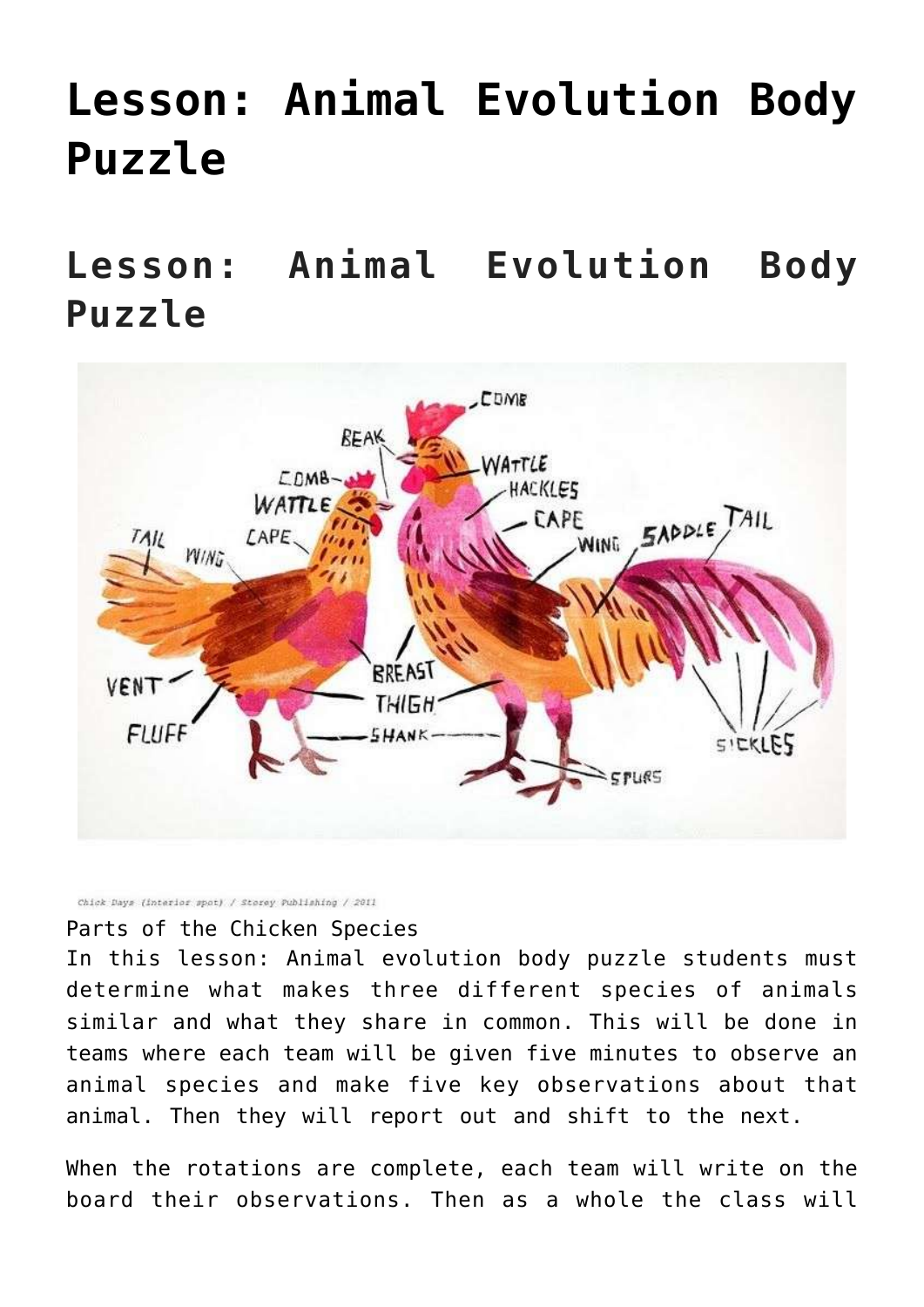identify the most common traits and observations and those that are unique to that animal. This is a great introduction to taxonomy and observation skills tied to real world experience.

## **Materials**

- Cages
- Animals
- Notepad
- Pencils or pens
- White board
- Dry erase markers
- Whiteboard microfiber cloth
- Construction paper
- Scissors
- Animal Part Templates (if you want)

## **Instructions**

- 1. Assemble three different animal species in cages
	- 1. The more diverse the species the better
	- 2. Having the ability to touch the animals is a plus, but not necessary to success
	- 3. Forbid any observation that is not generalizable
	- 4. Humans can be one of the animals
	- 5. Insect species are a crazy alternative, but touching is a plus
- 2. Assign students to one of the three animal species
- 3. Ask them to make five observations in three minutes (time them)
- 4. Rotate them through three times
- 5. Reassemble the students to discuss
- 6. On a white board label the three species as a row
- 7. Have the students list their observations under each heading
- 8. Look for similarities between the three species
- 9. Identify that species that is most unique